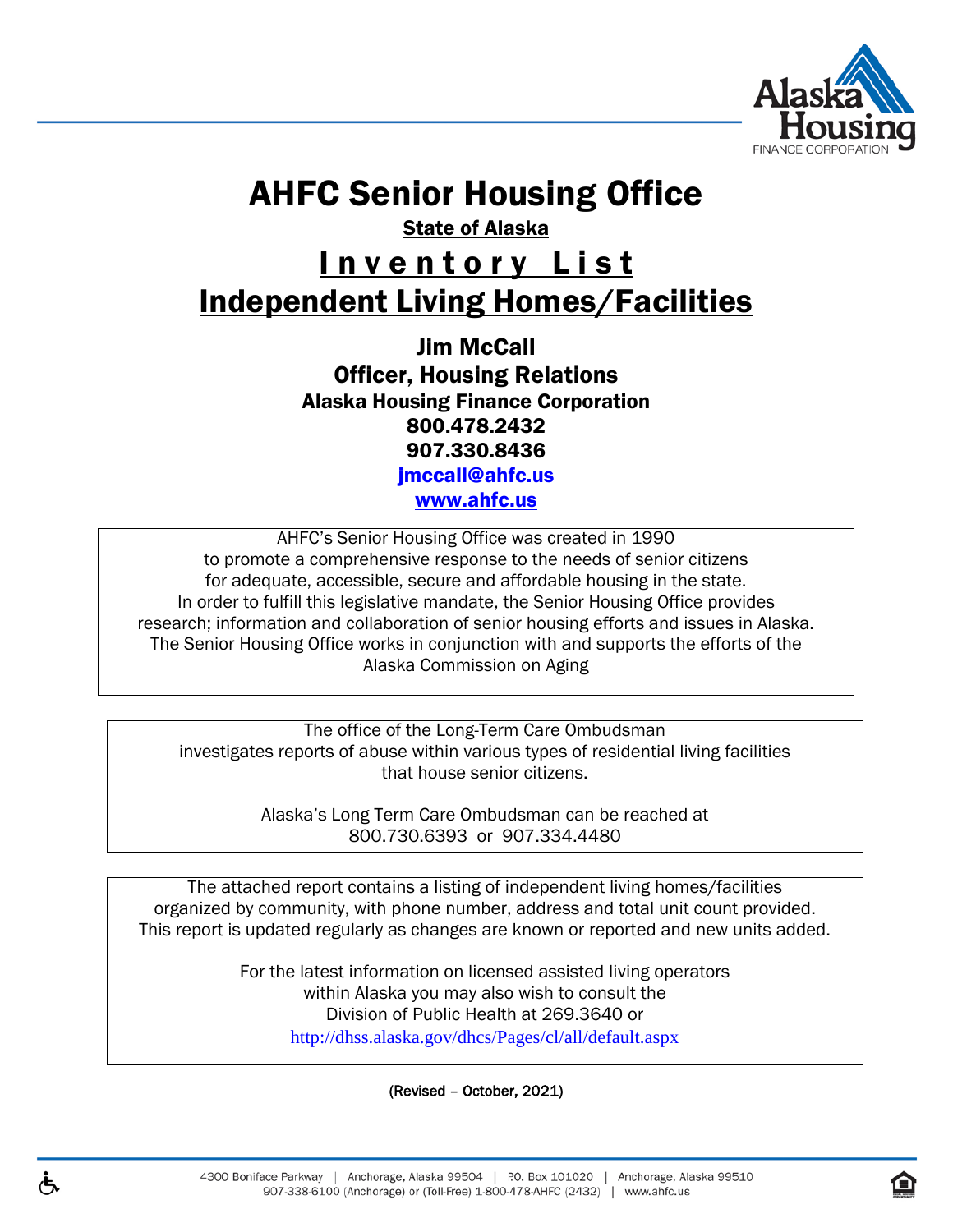|                       | <b>Independent Living</b>       |                         |                  |                     |             |  |  |  |
|-----------------------|---------------------------------|-------------------------|------------------|---------------------|-------------|--|--|--|
| City                  | Name of Home/Facility           | <b>Physical Address</b> | Phone #          | # of<br><b>Beds</b> | <b>Type</b> |  |  |  |
| <b>Anaktuvuk Pass</b> | Aaniyak Senior Housing          | 217 Airport Road        | 888-429-<br>7150 | 5                   | Indep.      |  |  |  |
| <b>Anchor Point</b>   | <b>Elderberry Manor</b>         | 72710 Milo Fritz Avenue | 235-2600         | 4                   | Indep.      |  |  |  |
| Anchorage             | <b>Caswell Court</b>            | 8850 Centennial Drive   | 793-3020         | 34                  | Indep.      |  |  |  |
| Anchorage             | <b>Chester Park Cooperative</b> | 2020 Muldoon Road       | 333-8844         | 142                 | Indep.      |  |  |  |
| Anchorage             | Chickaloon Landing              | 8901 Peck Avenue        | 793-3020         | 75                  | Indep.      |  |  |  |
| Anchorage             | Chugach Manor - AHFC            | 1281 E. 19th Avenue     | 274-9714         | 120                 | Indep.      |  |  |  |
| Anchorage             | Chugach View - AHFC             | 1280 E. 17th Avenue     | 272-9617         | 120                 | Indep.      |  |  |  |
| Anchorage             | Commodore Park                  | 10415 Jamestown Dr.     | 522-8000         | 25                  | Indep.      |  |  |  |
| Anchorage             | <b>Connelly Square</b>          | 1540 Charter Circle     | 677-8490         | 20                  | Indep.      |  |  |  |
| Anchorage             | Creekview Plaza 49              | 1400/50 Muldoon Rd      | 793-3020         | 49                  | Indep.      |  |  |  |
| Anchorage             | <b>Eklutna Estates</b>          | 8850 Centennial Drive   | 793-3020         | 59                  | Indep.      |  |  |  |
| Anchorage             | George Sullivan Manor           | 420 East 3rd Avenue     | 644-4653         | 20                  | Indep.      |  |  |  |
| Anchorage             | Independence Park Manor         | 2401 Sentry Drive       | 929-0916         | 19                  | Indep.      |  |  |  |
| Anchorage             | Independence Park Manor II      | 2301 Sentry Drive       | 929-0916         | 19                  | Indep.      |  |  |  |
| Anchorage             | Jewel Lake Plaza                | 8300 Jewel Lake Rd.     | 248-8377         | 20                  | Indep.      |  |  |  |
| Anchorage             | Kenaitze Pointe - Cook Inlet    | 8871 Centennial Dr.     | 793-3020         | 53                  | Indep.      |  |  |  |
| Anchorage             | Knik Corners - Cook Inlet       | 8800 Centennial Dr.     | 793-3020         | 20                  | Indep.      |  |  |  |
| Anchorage             | Lumen Park                      | Lake Otis/Abbott Loop   | 208-459-<br>8522 | 20                  | Indep.      |  |  |  |
| Anchorage             | <b>Muldoon Manor</b>            | 2040 Muldoon            | 338-8700         | 20                  | Indep.      |  |  |  |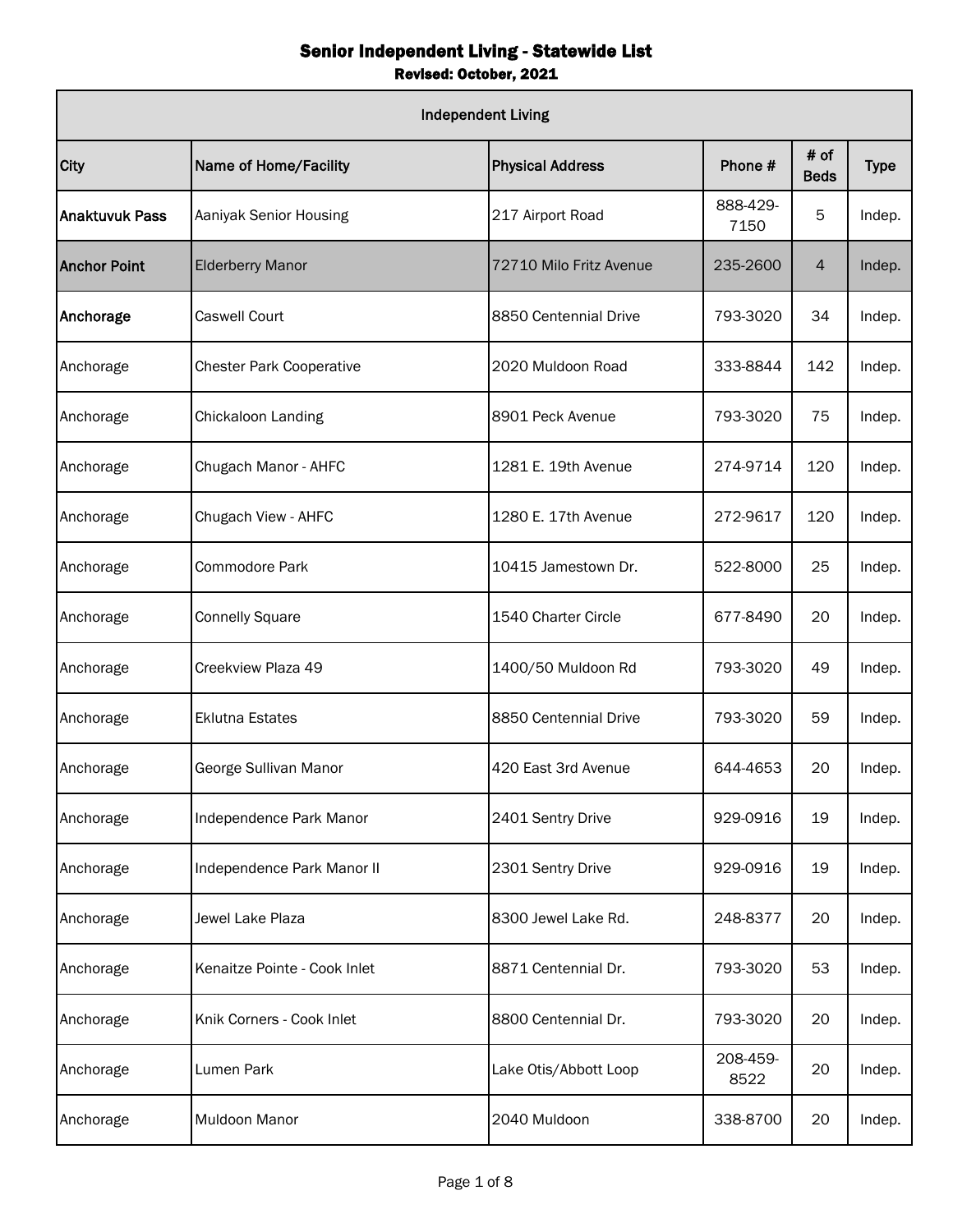| <b>Independent Living</b> |                                      |                          |          |                     |             |  |  |
|---------------------------|--------------------------------------|--------------------------|----------|---------------------|-------------|--|--|
| City                      | Name of Home/Facility                | <b>Physical Address</b>  | Phone #  | # of<br><b>Beds</b> | <b>Type</b> |  |  |
| Anchorage                 | Ptarmigan View                       | 901 W. 23rd              | 274-9157 | 8                   | Indep.      |  |  |
| Anchorage                 | Qevu (Keh Vu) Village                | 13600 Old Seward Highway | 793-3000 | 50                  | Indep.      |  |  |
| Anchorage                 | <b>Ridgeline Terrace</b>             | 185 Ridgeline Lp         | 793-3000 | 20                  | Indep.      |  |  |
| Anchorage                 | Russian Jack Manor                   | 1260 Delasala Place      | 332-4083 | 20                  | Indep.      |  |  |
| Anchorage                 | Salamatof Heights - Cook Inlet       | 9131 Centennial Drive    | 793-3020 | 120                 | Indep.      |  |  |
| Anchorage                 | <b>Southside Seniors</b>             | 9480 Morningside Loop    | 522-6393 | 48                  | Indep.      |  |  |
| Anchorage                 | Spenard East/CIHA                    | *Pending*                | 793-3020 | 19                  | Indep.      |  |  |
| Anchorage                 | Thomas Center for Senior Leadership  | 2190 E. Tudor Road       | 561-9471 | 15                  | Indep.      |  |  |
| Anchorage                 | Tyonek Terrace - Cook Inlet          | 9141 Peck Drive          | 793-3020 | 40                  | Indep.      |  |  |
| Anchorage                 | Woven House                          | 7900 Creekside Center Dr | 793-3020 | 38                  | Indep.      |  |  |
| Angoon                    | Angoon Elder Housing - Tlingit Haida | P.O. Box 32237, Juneau   | 780-6868 | 6                   | Indep.      |  |  |
| <b>Barrow</b>             | Senior Residential Center            | P.O. Box 69              | 852-0276 | 37                  | Indep.      |  |  |
| <b>Bethel</b>             | Ayalpik Apartments - AVCP            | 105 Atsak Avenue         | 543-2326 | 23                  | Indep.      |  |  |
| <b>Bethel</b>             | Lulu Heron Center - AVCP             | <b>Bethel</b>            | 543-3212 | 16                  | Indep.      |  |  |
| Chugiak                   | Chugiak Senior Citizens', Inc.       | 22424 N. Birchwood Loop  | 688-2677 | 42                  | Indep.      |  |  |
| Chugiak                   | Denali View                          | 24402 N. Birchwood Loop  | 688-2668 | 20                  | Indep.      |  |  |
| <b>Cooper Landing</b>     | Eagles View                          | 37325 Snug Harbor Road   | 595-3000 | 6                   | Indep.      |  |  |
| <b>Cooper Landing</b>     | Raven's View                         | 37326 Snug Harbor Road   | 595-3000 | 6                   | Indep.      |  |  |
| Cordova                   | <b>Sunset View - AHFC</b>            | P.O. Box 1728            | 424-7697 | 22                  | Indep.      |  |  |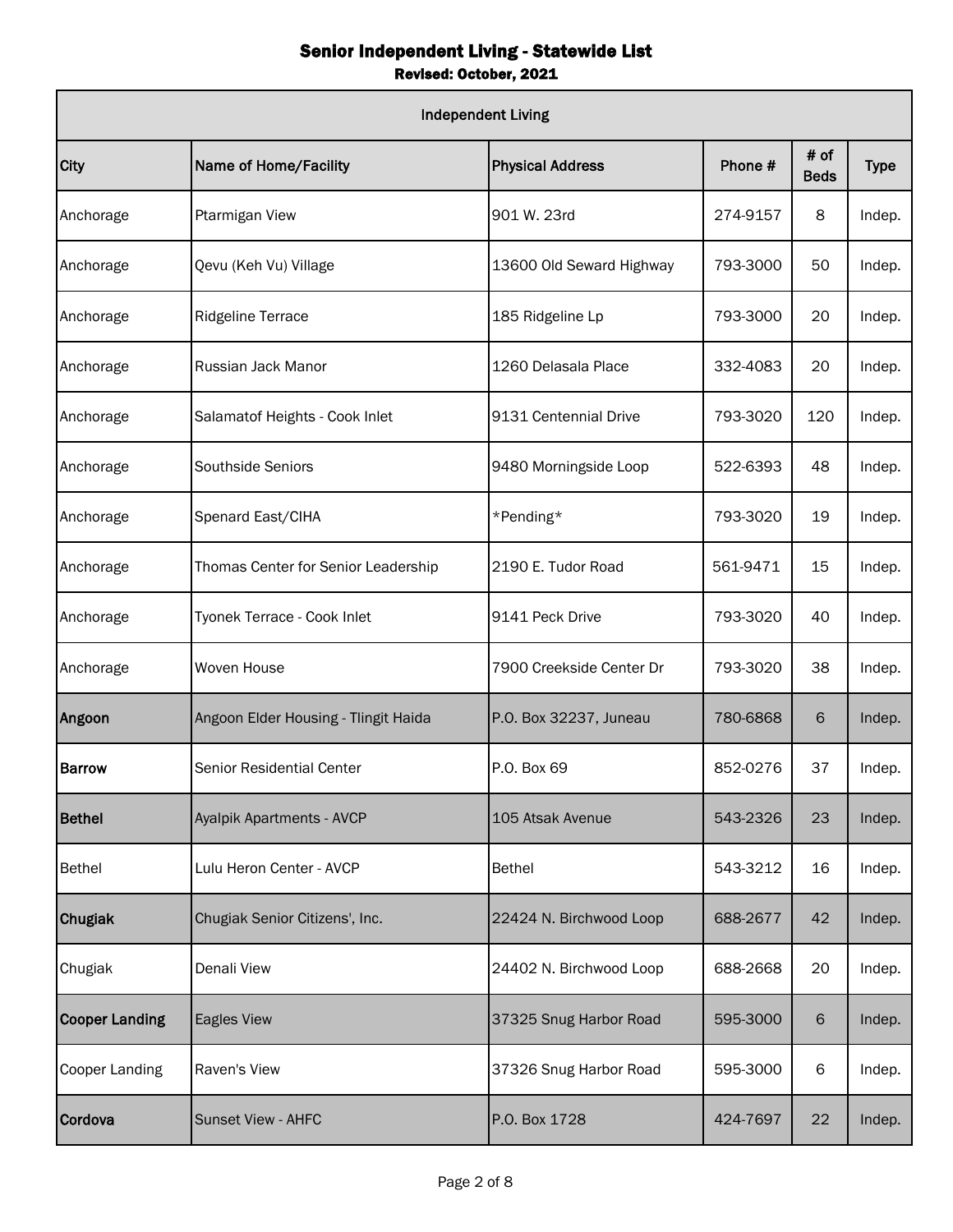| <b>Independent Living</b> |                                        |                         |          |                     |             |  |  |
|---------------------------|----------------------------------------|-------------------------|----------|---------------------|-------------|--|--|
| City                      | Name of Home/Facility                  | <b>Physical Address</b> | Phone #  | # of<br><b>Beds</b> | <b>Type</b> |  |  |
| <b>Craig</b>              | Craig Senior Housing - Tlingit Haida   | P.O. Box 32237          | 780-6868 | 10                  | Indep.      |  |  |
| Delta Junction            | Ptarmigan Heights                      | 2330 Centinnial Drive   | 978-9992 | 6                   | Indep.      |  |  |
| <b>Eagle River</b>        | Coronado Park Sr. Village- CIHA        | 168820 Coronado Rd.     | 793-3020 | 56                  | Indep.      |  |  |
| Eagle River               | Qintali View (Coronado Park II) - CIHA | 11500 Conquistador Dr.  | 793-3020 | 27                  | Indep.      |  |  |
| Fairbanks                 | <b>Birch House/FNHS</b>                | 1509 25th Avenue        | 451-7230 | 6                   | Indep.      |  |  |
| Fairbanks                 | Chinook House/FNHS                     | 1707 Turner Street      | 451-7230 | 4                   | Indep.      |  |  |
| Fairbanks                 | Golden Ages - AHFC                     | 1271 9th Avenue         | 456-1852 | 20                  | Indep.      |  |  |
| Fairbanks                 | Golden Towers - AHFC                   | 330 Third Street        | 456-1852 | 96                  | Indep.      |  |  |
| Fairbanks                 | Moore Street Senior, Inc.              | 1420 Moore Street       | 479-4450 | 20                  | Indep.      |  |  |
| Fairbanks                 | <b>MLH Manor</b>                       | 301 7th Avenue          | 458-9224 | 34                  | Indep.      |  |  |
| Fairbanks                 | Raven Landing                          | 949 McGowen Street      | 374-5016 | 95                  | Indep.      |  |  |
| Fairbanks                 | South Hall Manor                       | 401 7th Avenue          | 451-6426 | 40                  | Indep.      |  |  |
| Ft. Yukon                 | City of Ft. Yukon                      | P.O. Box 269            | 662-2581 | $\overline{4}$      | Indep.      |  |  |
| Glennallen                | Sanford View Manor                     | P.O. Box 89             | 822-3633 | 8                   | Indep.      |  |  |
| Glennallen                | <b>Wrangell View Manor</b>             | P.O. Box 89             | 822-3633 | 12                  | Indep.      |  |  |
| <b>Haines</b>             | <b>Dusty Trails</b>                    | P.O. Box 395            | 766-2329 | 8                   | Indep.      |  |  |
| Haines                    | Haines Senior Housing - Tlingit Haida  | P.O. Box 32237, Juneau  | 780-6868 | 12                  | Indep.      |  |  |
| Haines                    | Haines Senior Village                  | P.O. Box 801            | 766-3199 | 14                  | Indep.      |  |  |
| Haines                    | St. Lucy's                             | 219 Union Street        | 321-5222 | 5                   | Indep.      |  |  |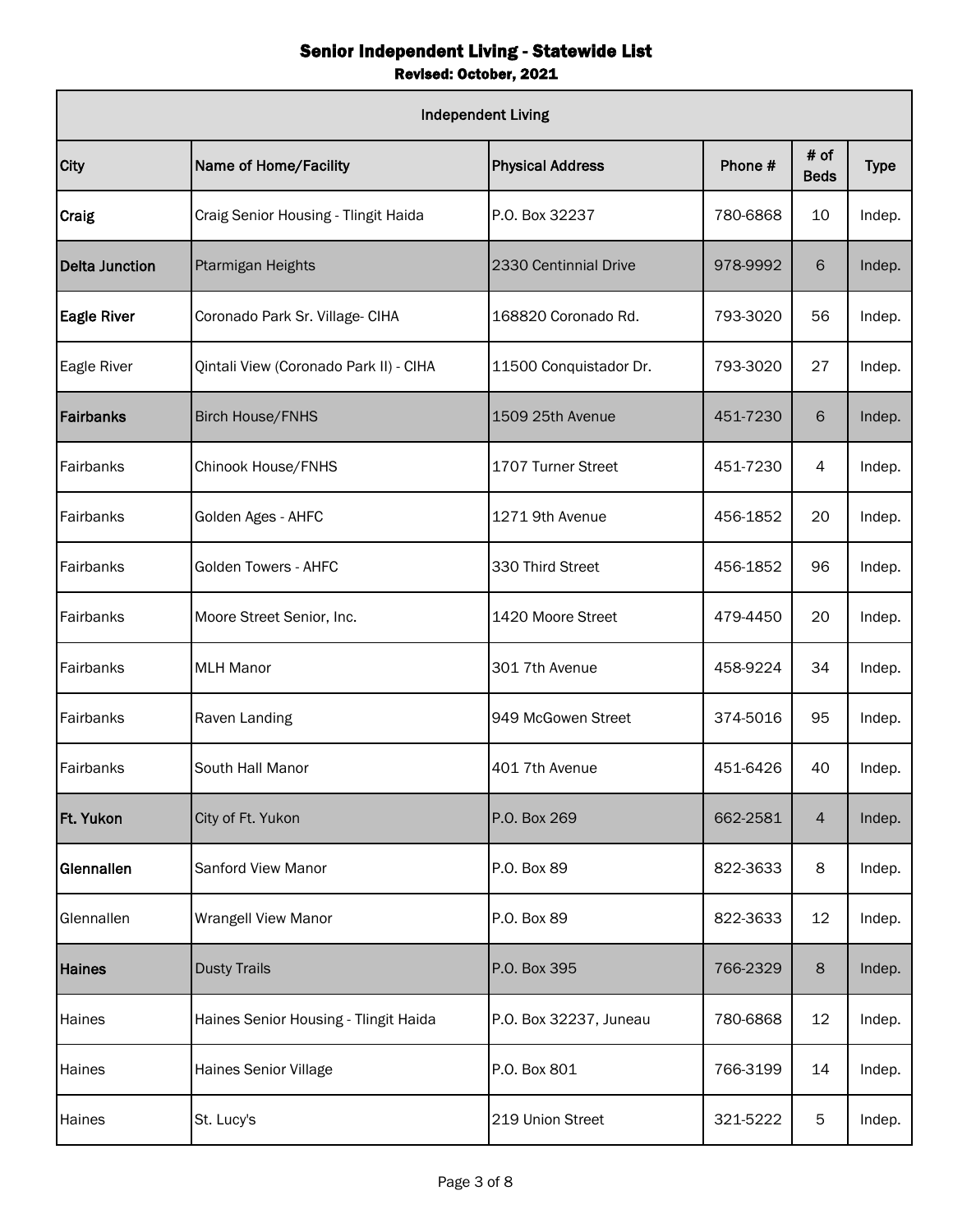|                 | <b>Independent Living</b>                                           |                         |                  |                     |             |  |  |  |
|-----------------|---------------------------------------------------------------------|-------------------------|------------------|---------------------|-------------|--|--|--|
| City            | Name of Home/Facility                                               | <b>Physical Address</b> | Phone #          | # of<br><b>Beds</b> | <b>Type</b> |  |  |  |
| Haines          | Soboleff-McRae Veteran's Village                                    | <b>POB 916</b>          | 766-3027         | 13                  | Indep.      |  |  |  |
| Homer           | <b>Bartlett Terrace Sr. Housing</b>                                 | 3935 Svedlund           | 235-7655         | 9                   | Indep.      |  |  |  |
| Homer           | Kachemak Bay Sr. Housing                                            | 3935 Svedlund           | 235-7655         | 24                  | Indep.      |  |  |  |
| Homer           | Pioneer Vista                                                       | 3935 Svedlund           | 235-7655         | 8                   | Indep.      |  |  |  |
| Homer           | <b>Swatzell Terrace</b>                                             | 3935 Svedlund           | 235-7655         | 4                   | Indep.      |  |  |  |
| Hoonah          | Hoonah Senior Housing - Tlingit Haida                               | P.O. Box 32237, Juneau  | 780-6868         | 12                  | Indep.      |  |  |  |
| Houston         | <b>Blueberry Pointe</b><br>(Apply @ 1301 S Century Circle, Wasilla) | 11879 W. Mid-Valley Way | 206-8800         | 8                   | Indep.      |  |  |  |
| Houston         | Cranberry Ridge<br>(Apply @ 1075 Check St., Ste 102, Wasilla)       | 11897 W Mid-Valley Way  | 357-0256         | 5                   | Indep.      |  |  |  |
| Houston         | Mid-Valley Manor<br>(Apply @ 1075 Check St., Ste 102, Wasilla)      | 11913 W. Mid-Valley Way | 357-0256         | 5                   | Indep.      |  |  |  |
| <b>Hydaburg</b> | Hydaburg Sr. Housing - Tlingit Haida                                | P.O. Box 32237, Juneau  | 789-6868         | 12                  | Indep.      |  |  |  |
| Juneau          | <b>Fireweed Place</b>                                               | 415 Wiloughby Ave.      | 586-5000         | 67                  | Indep.      |  |  |  |
| Juneau          | Mountain View Sr. Housing                                           | 895 W. 12th             | 586-1420         | 62                  | Indep.      |  |  |  |
| Juneau          | Smith Hall Senior Apts.                                             | 8619 Teal Street        | 789-4705         | 25                  | Indep.      |  |  |  |
| Juneau          | <b>Trillium Landing</b>                                             | 3039 Clinton Drive      | 523-0398         | 49                  | Indep.      |  |  |  |
| Kaktovik        | <b>Senior Housing</b>                                               | Kaktovik                | 888-429-<br>7150 | $5\phantom{.0}$     | Indep.      |  |  |  |
| Kake            | Kake Senior Housing                                                 | P.O. Box 32237, Juneau  | 780-6868         | 12                  | Indep.      |  |  |  |
| Kenai           | Chuda House                                                         | 2090 6th Avenue         | 283-5459         | 24                  | Indep.      |  |  |  |
| Kenai           | Kenai Meadows I                                                     | 2300 Redoubt Avenue     | 235-4357         | 6                   | Indep.      |  |  |  |
| Kenai           | Kenai Meadows II                                                    | 2392 Redoubt Avenue     | 235-4357         | 6                   | Indep.      |  |  |  |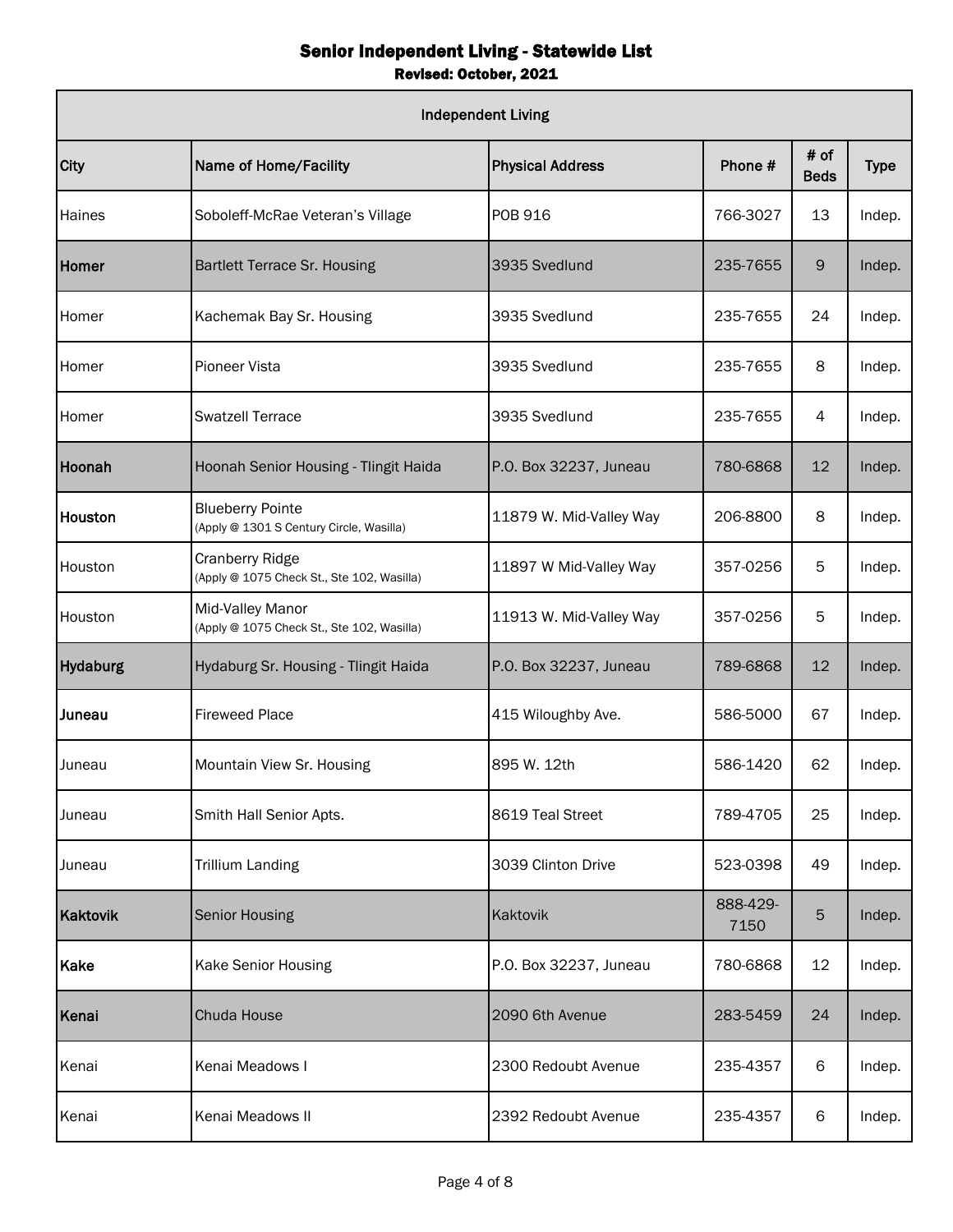| <b>Independent Living</b> |                                        |                            |                  |                     |             |  |  |
|---------------------------|----------------------------------------|----------------------------|------------------|---------------------|-------------|--|--|
| City                      | Name of Home/Facility                  | <b>Physical Address</b>    | Phone #          | # of<br><b>Beds</b> | <b>Type</b> |  |  |
| Kenai                     | Vintage Pointe Manor                   | 361 Senior Court           | 283-4156         | 40                  | Indep.      |  |  |
| Kenai                     | <b>Woodridge Apartments</b>            | 903 Cook Street, B8        | 283-4755         | 24                  | Indep.      |  |  |
| Ketchikan                 | <b>Pioneer Heights</b>                 | N. Tongass Hwy             | 225-1994         | 10                  | Indep.      |  |  |
| Ketchikan                 | <b>Seaview Terrace</b>                 | 130 Bryant                 | 225-6030         | 49                  | Indep.      |  |  |
| Klawock                   | Klawock Senior Housing - Tlingit Haida | P.O. Box 32237, Juneau     | 780-6868         | 10                  | Indep.      |  |  |
| Kodiak                    | <b>Bayview Terrace</b>                 | 309 Erskine                | 486-4733         | 45                  | Indep.      |  |  |
| Kodiak                    | Heritage Heights - KIHA                | 514 Mill Bay Road          | 486-2071         | 15                  | Indep.      |  |  |
| Kodiak                    | Near Island Elderly Housing - KIHA     | 182 Alimak Drive           | 486-8111         | 32                  | Indep.      |  |  |
| <b>Kotzebue</b>           | Iglut Senior Apts.                     | P.O. Box 537               | 442-4164         | 15                  | Indep.      |  |  |
| Kotzebue                  | Tupqich Elder Apts., Inc.              | 744 Wolverine Drive        | 442-7916         | 4                   | Indep.      |  |  |
| <b>Meadow Lakes</b>       | <b>Birch Creek Villas</b>              | 1210 N. Kim Drive, Suite A | 357-3999         | 8                   | Indep.      |  |  |
| Metlaketla                | Metlaketla Sr. Citizens Complex        | P.O. Box 520               | 886-6500         | 25                  | Indep.      |  |  |
| <b>Naknek</b>             | South West Elders                      | P.O. Box 315               | 246-6800         | 10                  | Indep.      |  |  |
| New Stuyahok              | Senior Housing                         | New Stuyahok               | 842-5956         | 5                   | Indep.      |  |  |
| Nenana                    | Nenana Sr. Housing - Interior Regional | 110 8th Avenue             | 800-478-<br>4742 | 15                  | Indep.      |  |  |
| <b>Nikiski</b>            | Nikiski Senior Housing                 | 50037 Lake Marie Avenue    | 776-7654         | 8                   | Indep.      |  |  |
| <b>Ninilchik</b>          | <b>Tovarish Manor I</b>                | 66343 Aspen Avenue         | 776-7654         | 6                   | Indep.      |  |  |
| Ninilchik                 | <b>Tovarish Manor II</b>               | 66343 Aspen Avenue         | 776-7654         | 6                   | Indep.      |  |  |
| Nome                      | Munaqsri Senior Apts.                  | 515 Steadman               | 443-5220         | 16                  | Indep.      |  |  |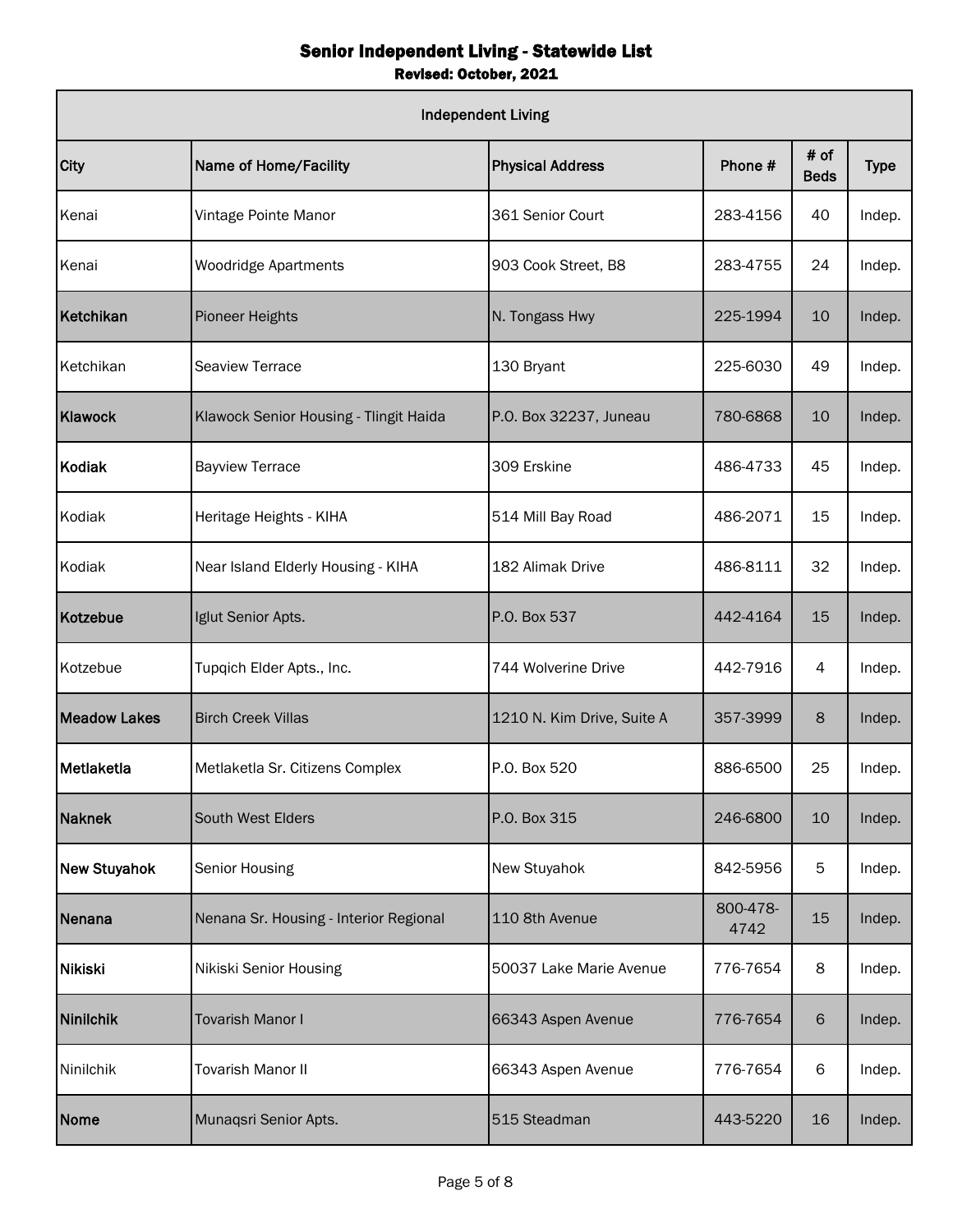| <b>Independent Living</b> |                                      |                           |                  |                     |             |  |  |
|---------------------------|--------------------------------------|---------------------------|------------------|---------------------|-------------|--|--|
| City                      | Name of Home/Facility                | <b>Physical Address</b>   | Phone #          | # of<br><b>Beds</b> | <b>Type</b> |  |  |
| Nome                      | Nome Senior Houisng                  | P.O. Box 995              | 443-5256         | 18                  | Indep.      |  |  |
| <b>North Pole</b>         | <b>Holiday Heights</b>               | 353 E. 8th Avenue #102    | 488-2880         | 24                  | Indep.      |  |  |
| Nuiqsut                   | Senior Housing                       | Nuiqsut                   | 888-429-<br>7150 | 5                   | Indep.      |  |  |
| Palmer                    | <b>Chugach Estates</b>               | 831 South Chugach         | 745-5454         | 31                  | Indep.      |  |  |
| Palmer                    | <b>Colony Estates</b>                | 920 South Chugach Street  | 745-5454         | 24                  | Indep.      |  |  |
| Palmer                    | <b>Palmer Manor</b>                  | 327 E. Auklet Drive       | 745-2110         | 4                   | Indep.      |  |  |
| Palmer                    | <b>Willow Pointe</b>                 | 925 S. Chugach Way        | 746-1005         | 24                  | Indep.      |  |  |
| Palmer                    | Whispering Wind - Phases I & II      | 507 E Cope Industrial Way | 357-0256         | 84                  | Indep.      |  |  |
| Petersburg                | <b>Mountain View Manor</b>           | 16 N 12th Street          | 772-3445         | 24                  | Indep.      |  |  |
| <b>Point Hope</b>         | <b>Senior Housing</b>                | Point Hope                | 888-429-<br>7150 | 5                   | Indep.      |  |  |
| <b>Saxmon</b>             | Saxmon Elder Housing - Tlingit Haida | 2708 Halibut Street       | 780-3114         | 12                  | Indep.      |  |  |
| Saxmon                    | Shaan Hídi - Elders' Homes           | 2401 Eagle Avenue         | 780-3114         | 17                  | Indep.      |  |  |
| Seldovia                  | Lakeside Terrace                     | P.O. Box 147              | 234-7864         | 18                  | Indep.      |  |  |
| Seward                    | Glacier View Apts. - AHFC            | P.O. Box 1475             | 224-3737         | 30                  | Indep.      |  |  |
| Seward                    | <b>Harmony Villas</b>                | 2204 Dimond Blvd.         | 235-4357         | 5                   | Indep.      |  |  |
| Seward                    | Harmony Villas - Phase II            | 2204 Dimond Blvd.         | 235-4357         | 4                   | Indep.      |  |  |
| <b>Sitka</b>              | Monastery Street Apts.               | 414 Hollywood Way         | 747-5056         | 24                  | Indep.      |  |  |
| Sitka                     | Swan Lake Terrace - AHFC             | 404 Lake Street           | 747-5700         | 19                  | Indep.      |  |  |
| Soldotna                  | <b>Fireweed Villa</b>                | 144 N. Fireweed Street    | 262-2322         | 6                   | Indep.      |  |  |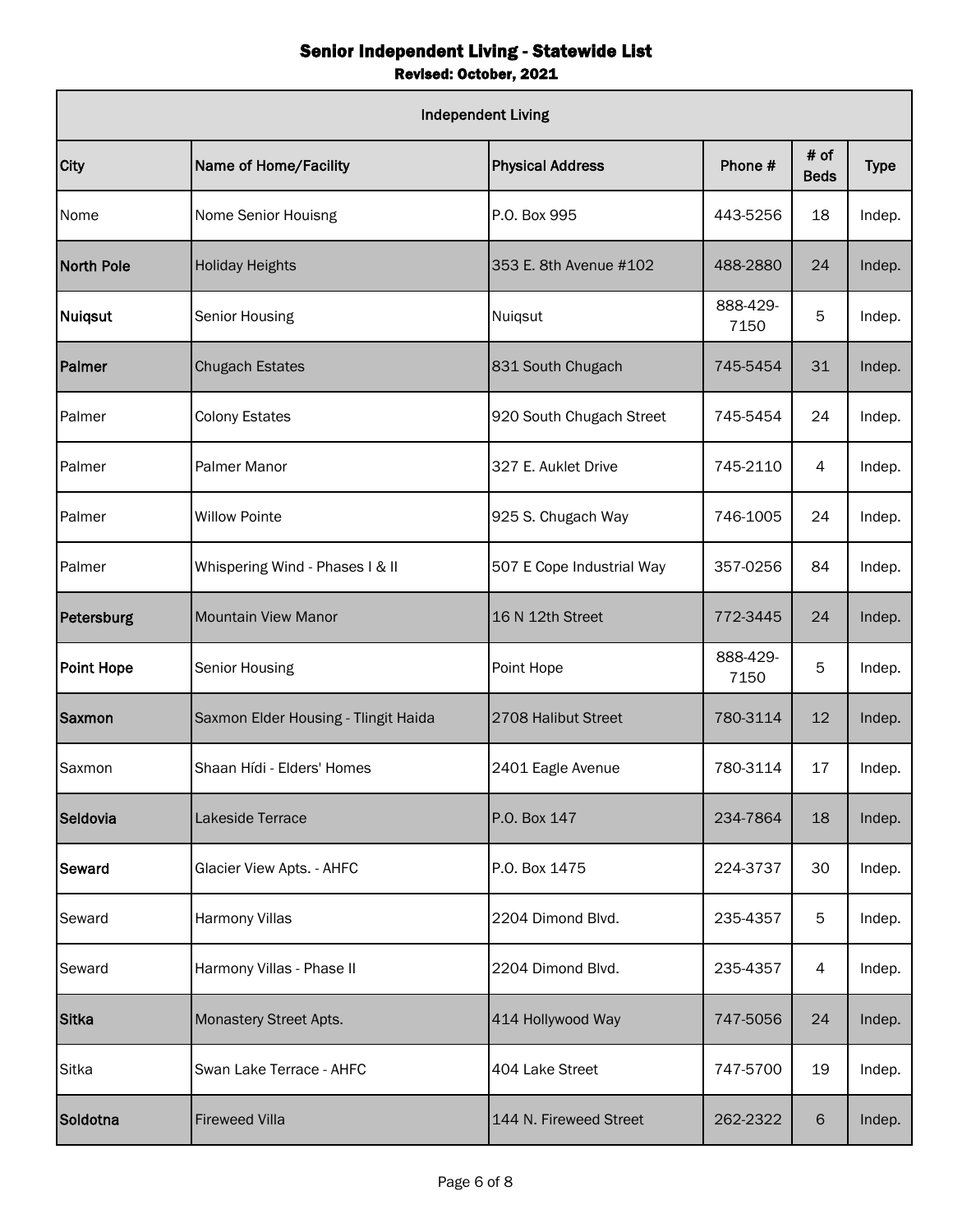| <b>Independent Living</b> |                                          |                         |                  |                     |             |  |  |
|---------------------------|------------------------------------------|-------------------------|------------------|---------------------|-------------|--|--|
| City                      | Name of Home/Facility                    | <b>Physical Address</b> | Phone #          | # of<br><b>Beds</b> | <b>Type</b> |  |  |
| Soldotna                  | Northwood Retirement Apts                | 190 W. Park Avenue #1   | 262-8448         | 23                  | Indep.      |  |  |
| Soldotna                  | Silverwood Senior Housing - Phase I      | 168 W.Park Avenue       | 235-4357         | 6                   | Indep.      |  |  |
| Soldotna                  | Silverwood Senior Housing - Phase II     | 170 W. Park Avenue      | 235-4357         | 6                   | Indep.      |  |  |
| Soldotna                  | Silverwood Senior Housing - Phase III    | 174 W. Park Avenue      | 235-4357         | 5                   | Indep.      |  |  |
| St. Paul                  | John W. Misikin Sr Center - Aleutian Hsg | 1280 E. 17th Avenue     | 246-2257         | 14                  | Indep.      |  |  |
| <b>Stebbins</b>           | <b>Stebbins Elder Housing</b>            | P. O. Box 101           | 934-2482         | 5                   | Indep.      |  |  |
| <b>Sterling</b>           | <b>Moose River Manor II</b>              | P.O. Box 154            | 262-6808         | 16                  | Indep.      |  |  |
| Sutton                    | <b>Sutton Annex</b>                      | 15838 N. Glenn Hwy.     | 522-8000         | 5                   | Indep.      |  |  |
| Sutton                    | <b>Sutton Manor</b>                      | 15816 N. Glenn Hwy.     | 522-8000         | 5                   | Indep.      |  |  |
| <b>Talkeetna</b>          | Sunshine Senior Village                  | 16463 E. Helena Ave.    | 733-6200         | 6                   | Indep.      |  |  |
| <b>Togiak</b>             | Senior Housing                           | Togiak                  | 888-429-<br>7150 | 5                   | Indep.      |  |  |
| Unalaska                  | Father Gromoff Sr. Center - Aleutian Hsg | P.O. Box 605            | 581-5044         | 15                  | Indep.      |  |  |
| Valdez                    | Valdez Senior Citizen Housing            | 1300 E. Hanagita        | 835-5032         | 15                  | Indep.      |  |  |
| Wainwright                | <b>Senior Housing</b>                    | Wainwright              | 888-429-<br>7150 | 5                   | Indep.      |  |  |
| Wasilla                   | Alderview                                | 1301 S. Century Circle  | 206-8800         | 29                  | Indep.      |  |  |
| Wasilla                   | <b>Birches I at Hailey Hills</b>         | 201 E. Kalli Circle     | 762-5435         | 32                  | Indep.      |  |  |
| Wasilla                   | <b>Birches II at Hailey Hills</b>        | 201 E. Kalli Circle     | 762-5435         | 28                  | Indep.      |  |  |
| Wasilla                   | Chinook Villa                            | 1200 Century Circle     | 373-0590         | 32                  | Indep.      |  |  |
| Wasilla                   | Eagle's Nest                             | 1301 S. Century Circle  | 206-8800         | 26                  | Indep.      |  |  |